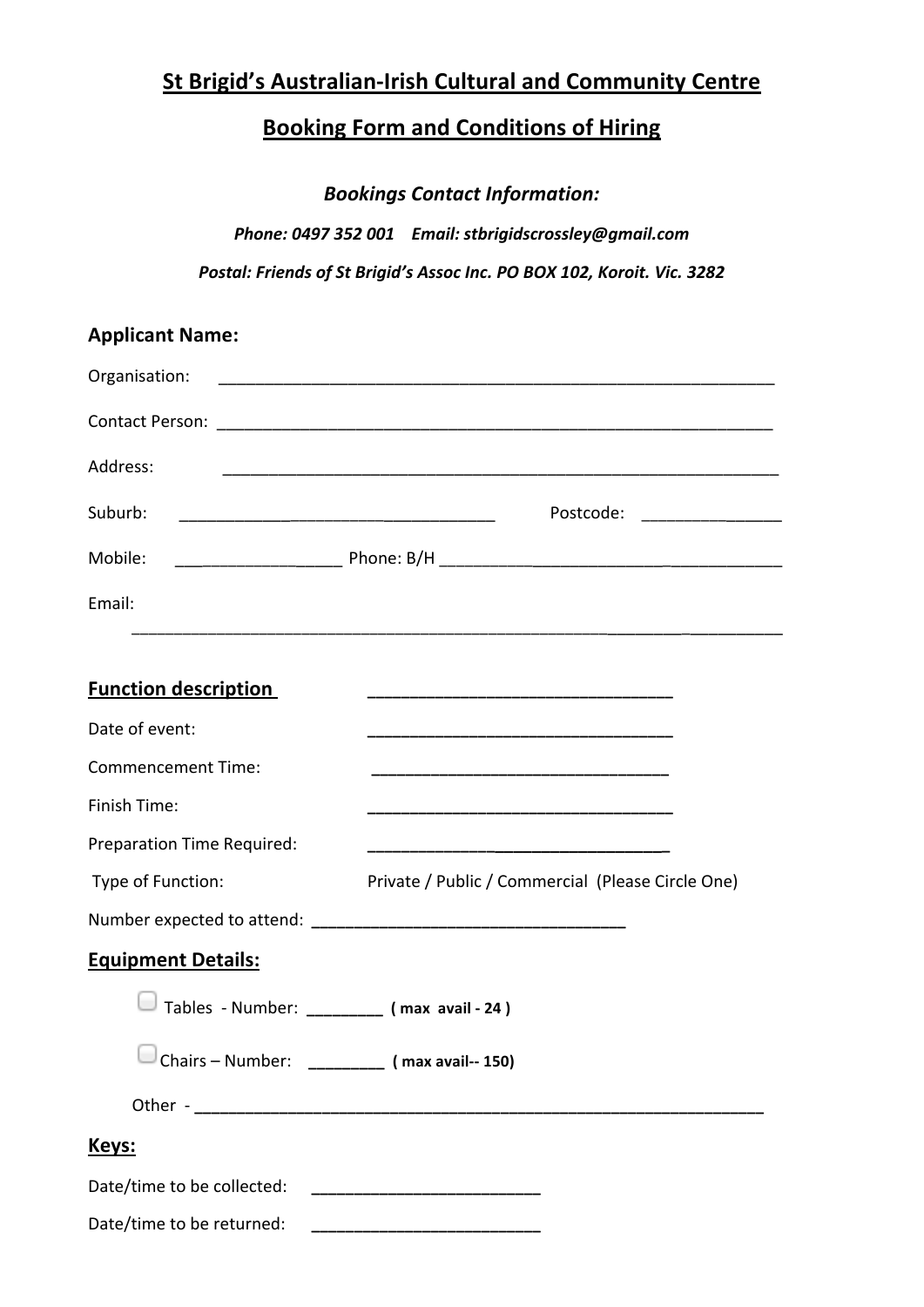# **Hire of Buildings:**

## **\*A Bond is required on all hire. \$ 300 or \$500 for high risk events.**

*The bond is a surety and can be accessed by FoSB to repair any damage to the premises or engage a paid cleaner if the premises is not left in the same condition it* was found in at the beginning of the hire period.

\*Please note- Due to the historical significance and fragile nature of some of the *chattels, the Church will be hired out on the basis as it is currently configured.* Approval must be sought from the Friends of St Brigids committee for any changes *to be made to the configuration. Extra hire fees and bond will apply if approval is given.)*

| <b>Site Required</b>                      | $\frac{1}{2}$ day or night (Up to 5 hrs)                                                               | <b>Full Day or night</b><br>(Up to 12 hrs) |
|-------------------------------------------|--------------------------------------------------------------------------------------------------------|--------------------------------------------|
| Supper Room                               | \$40                                                                                                   | \$80                                       |
| Hall                                      | \$150                                                                                                  | \$250                                      |
| Hall, Supper Room &<br>Kitchen            | \$250                                                                                                  | \$400                                      |
| Church                                    | \$200                                                                                                  | \$300                                      |
| Church (for Wedding<br>Ceremony only)     | (include 3 days access -<br>1 day before to set up,<br>1 day of Ceremony &<br>1 day after to clean up) | \$800                                      |
| <b>Community Groups</b>                   | \$ Price on Application                                                                                | \$ Price on Application                    |
| Major Events: Concerts,<br>Festivals, etc | \$ Price on Application                                                                                | \$ Price on Application                    |

# **HIRE FEES 2020**

Hire Fee due at least 14 days prior to booking : \$ \_\_\_\_\_\_\_\_\_\_\_\_\_\_\_\_\_\_\_\_\_\_\_\_\_\_\_\_\_

**Plus Bond: (Due with booking form)**  $\begin{array}{ccc} \text{S} & \text{S} \end{array}$ 

**Total : \$ \_\_\_\_\_\_\_\_\_\_\_\_\_\_\_\_\_\_\_\_**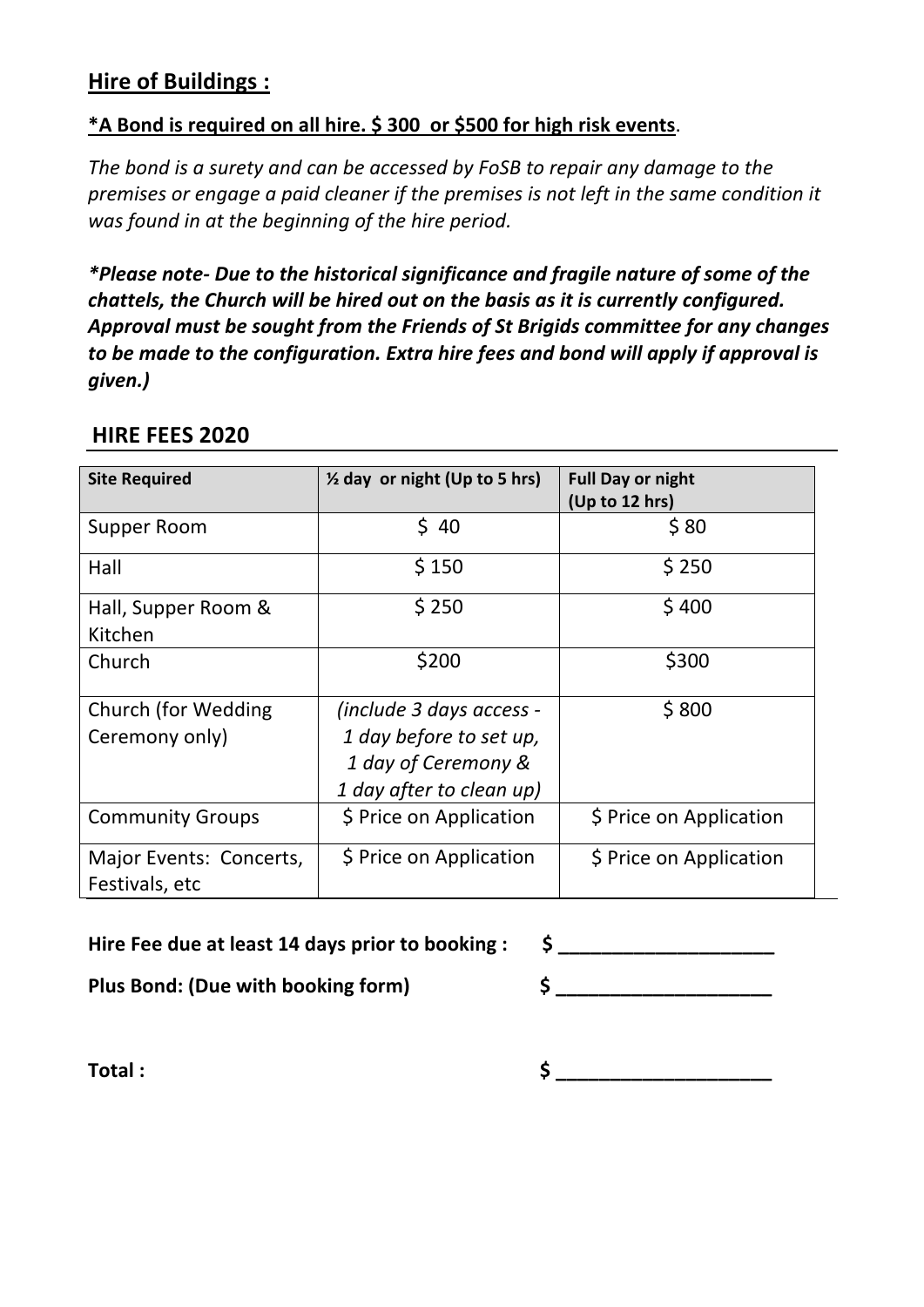## Food: Options:



**Example 1 Friends of St Brigid's Association Community Catering :** Contact 0497 352 001 for FoSB catering options and cost.



**Commercial Catering \*** 



! **No catering**

\*These incur an additional Kitchen Amenities cost for use of kitchen utilities, appliances, **Crockery, Cutlery, etc...** 

### **Kitchen Amenities cost:**

**100** ppl or less: \$1.50 per head (added to venue hire)

### \$101 ppl plus 1.00 per head (added to venue hire)

*Price applicable from June 30<sup>th</sup> 2014* 

Number of people to be catered for:

What type of food will be served:

*(Entrée, soup, main course, dessert, afternoon tea, tea/coffee)*

Name and contact details of Caterer:

#### **Non Commercial Caterers: Temporary Food Permit required**

*If* you are not a commercial Caterer you will need to contact Moyne Shire Councils Environmental Health Officer -Robert Jehu, for temporary food registration. When you receive the Temp Food *Permit please forward a copy to FoSB @ postal address/email below.* 



Temporary Food Permit is attached

# **Liquor:**

If you are selling alcohol at a public function you will need a liquor licence.

*If you are unsure if you need a license please contact 'Responsible Alcohol Victoria' on: Tel: 1300 650 367, Email: liquor@justice.vic.gov.au Web: www.justice.vic.gov.au*



Temporary Liquor license is attached

Please forward a copy of the license to FoSB as soon as possible.

## **Rubbish:**

Disposal of Rubbish: All rubbish is to be placed in bags and placed in bins outside Kitchen. Recycling to be placed in appropriate bin.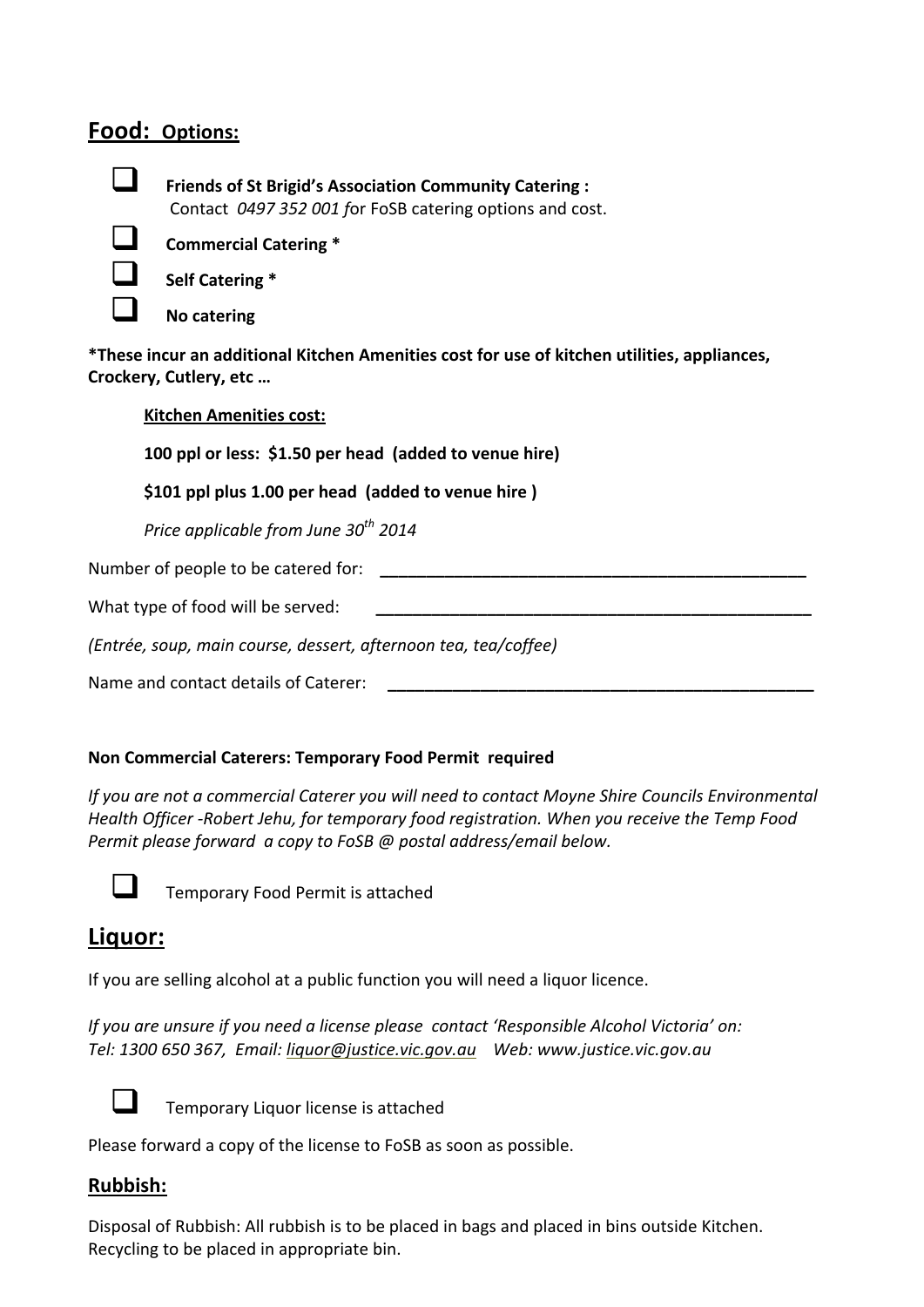All dishes are to be cleaned and replaced in appropriate place in the kitchen. Toilets are to be left clean. 

## Use of Drones:

Drone operators must seek permission from **The Friends of St Brigids Assoc Inc** prior to operating a drone within the grounds of St Brigids precinct. Contact must be made with the committee seeking permission, in writing via email to: stbrigidscrossley@gmail.com

Use of a drone will only be permitted within the grounds of St Brigids precinct if its use is compliant with the law and CASA regulations and operated by qualified and CASA certified persons in a controlled environment.

Please be informed that flying a drone or filming anywhere outside of the boundaries of the grounds of St Brigids precinct will require consultation and/or permission to be granted by neighbouring properties.

The Friends of St Brigids Assoc Inc is not responsible for the conduct of the drone operator while operating a drone.

For more information regarding Drone regulations/registration: https://www.casa.gov.au/drones

#### **Public Liability Insurance:**

Public Liability will be required for any individual/group running an event open to the general public. *Private functions do not require public liability*. FoSB cannot provide Public Liability for Third Party events.

Please attach a certificate of Currency to prove insurance. Liability of \$20,000,000 is required.



 $\Box$  Certificate of Insurance attached.

## *Conditions of Hire and Procedure*

#### *Bookings*

-Bookings are considered tentative until receipt of a completed application form and total fee *including the appropriate deposit. Tentative Bookings will be held for 14 days.* 

-Hirers under the age of 18 years must have the application form completed and signed by an adult who will be supervising the event.

#### *Payment:*

*-The balance of payment is due 14 days prior to the function with the security bond as stated on the application form.*

#### *Bond:*

*-The bond is security for any damage to the equipment and/or breach conditions of hire.* . The cost of extra cleaning, as a result of the function, will be deducted from the bond. The total bond will be refunded to the hirer within fourteen days after the function, provided the hirer has complied with all aspects of the conditions of the hire. Should the cost of repairing damage to the property or cleaning the property exceed the bond, the hirer shall pay the additional costs. An account for *additional costs will be forwarded within 30 days.*

#### *Cancellation:*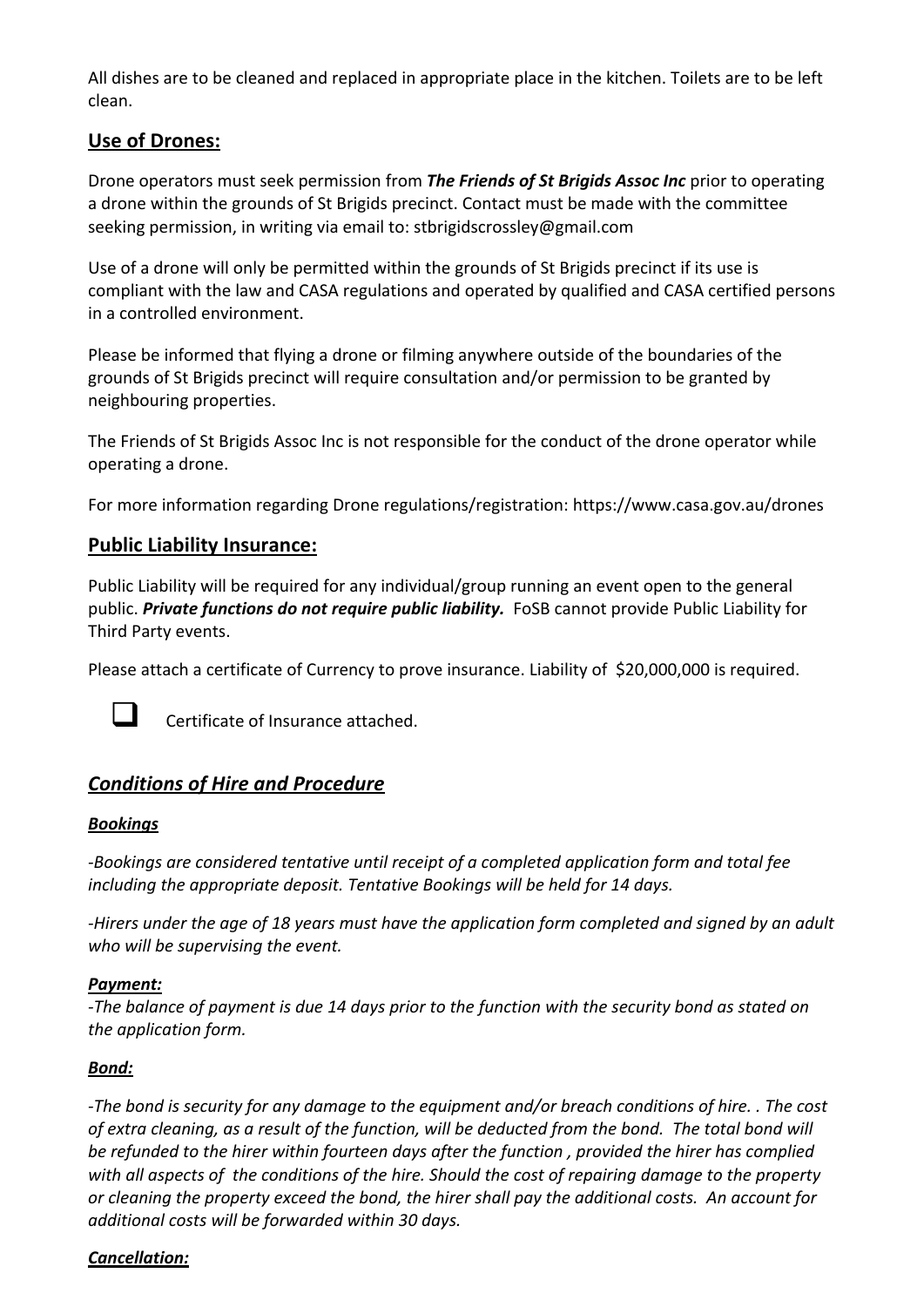*-Cancellation will only be accepted in writing at least 14 days prior to the date of the booking. If these cancellation conditions are not complied with the deposit paid on application will be forfeited.*

### **Limit of Hire:**

*-The FoSB have the right to cancel any booking if it is deemed necessary.* 

#### **Emergency Contact**:

*- After Hours emergency contact can be made by telephoning 0477 897 734*

#### *Indemnity:*

The user/Hirer agrees to indemnity and keep indemnified and to hold harmless The Friends of St *Brigid's* Assoc Inc., it's servants and agents and each of them from and against all actions, costs, *claims, charges, expenses and damages whatsoever which may be brought or made or claimed* against it by any of them arising out of or in any way related to the granting of this license and/or *the use of the equipment.* 

The Friends of St Brigid's Assoc Inc. is not responsible for any theft, loss, damage or injury suffered by the hirer or any guest or invitee of the hirer, or any person using the equipment during the *period of hire, and the hirer indemnifies the Friends of St Brigid's Assoc Inc in respect of all claims for loss, damage or injury caused by any persons or property during the period of hire, or as a result of the use by the hirer of the equipment.* 

#### **Declaration:**

I acknowledge having received and read the document **'St Brigid's Australian-Irish Cultural and Community Centre Booking Form and conditions of Hiring'** and I am fully aware of and accept the conditions, indemnities and other requirements .

I am aware that the conditions of hire may effect my insurance requirements.

**Name:**

**Signature:**

**Position in Organisation:** 

**Date:**